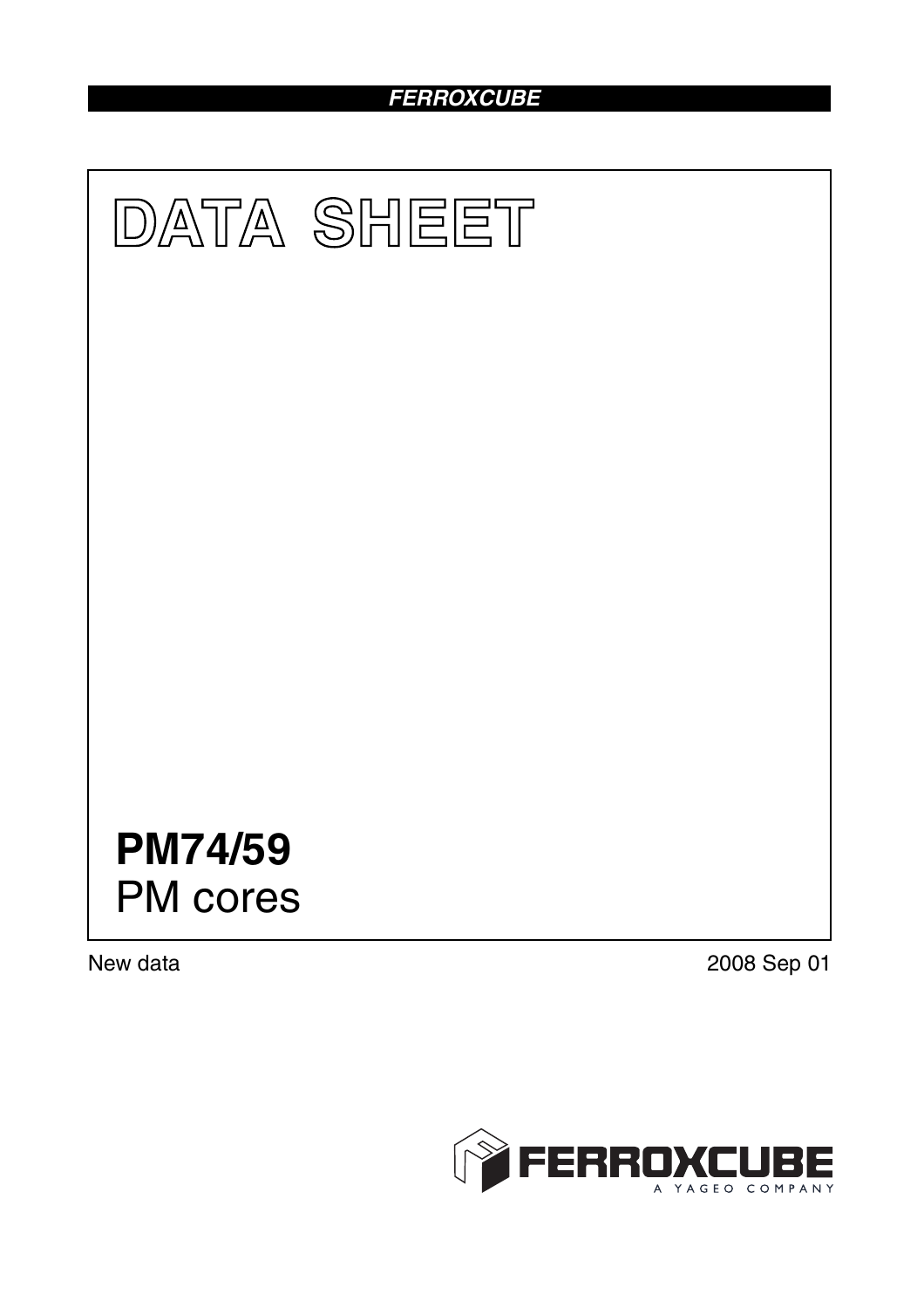## PM cores PM74/59

#### **CORE SETS**

#### **Effective core parameters**

| <b>SYMBOL</b>       | <b>PARAMETER</b> | <b>VALUE</b>  | <b>UNIT</b>     |
|---------------------|------------------|---------------|-----------------|
| $\Sigma(I/A)$       | core factor (C1) | 0.162         | $mm-1$          |
| $V_{e}$             | effective volume | 101000        | mm <sup>3</sup> |
| $I_e$               | effective length | 128           | mm              |
| $A_{e}$             | effective area   | 790           | mm <sup>2</sup> |
| $\lambda_{\sf min}$ | minimum area     | 630           | mm <sup>2</sup> |
| m                   | mass of set      | $\approx 460$ | g               |



#### **Core sets for general purpose transformers and power applications**

Clamping force for  $A_L$  measurements,  $1000 \pm 200$  N.

| <b>GRADE</b> | $H_{L}$<br>(nH)  | μ <sub>e</sub> | <b>AIR GAP</b><br>$(\mu m)$ | <b>TYPE NUMBER</b> |
|--------------|------------------|----------------|-----------------------------|--------------------|
| 3C90         | 14000 $\pm$ 25 % | $\approx$ 1800 | $\approx 0$                 | PM74/59-3C90       |
| 3C94         | 14000 $\pm$ 25 % | $\approx$ 1800 | $\approx 0$                 | PM74/59-3C94       |

#### **Properties of core sets under power conditions**

|              | $B(mT)$ at                                      |                                              | CORE LOSS (W) at                                 |
|--------------|-------------------------------------------------|----------------------------------------------|--------------------------------------------------|
| <b>GRADE</b> | $H = 250$ A/m;<br>$f = 25$ kHz;<br>$T = 100 °C$ | f = 25 kHz;<br>$B = 200$ mT;<br>$T = 100 °C$ | $f = 100$ kHz;<br>$B = 100 mT$ ;<br>$T = 100 °C$ |
| 3C90         | $\geq$ 320                                      | $\leq 12$                                    |                                                  |
| 3C94         | $\geq$ 320                                      |                                              | $\leq 9.6$                                       |